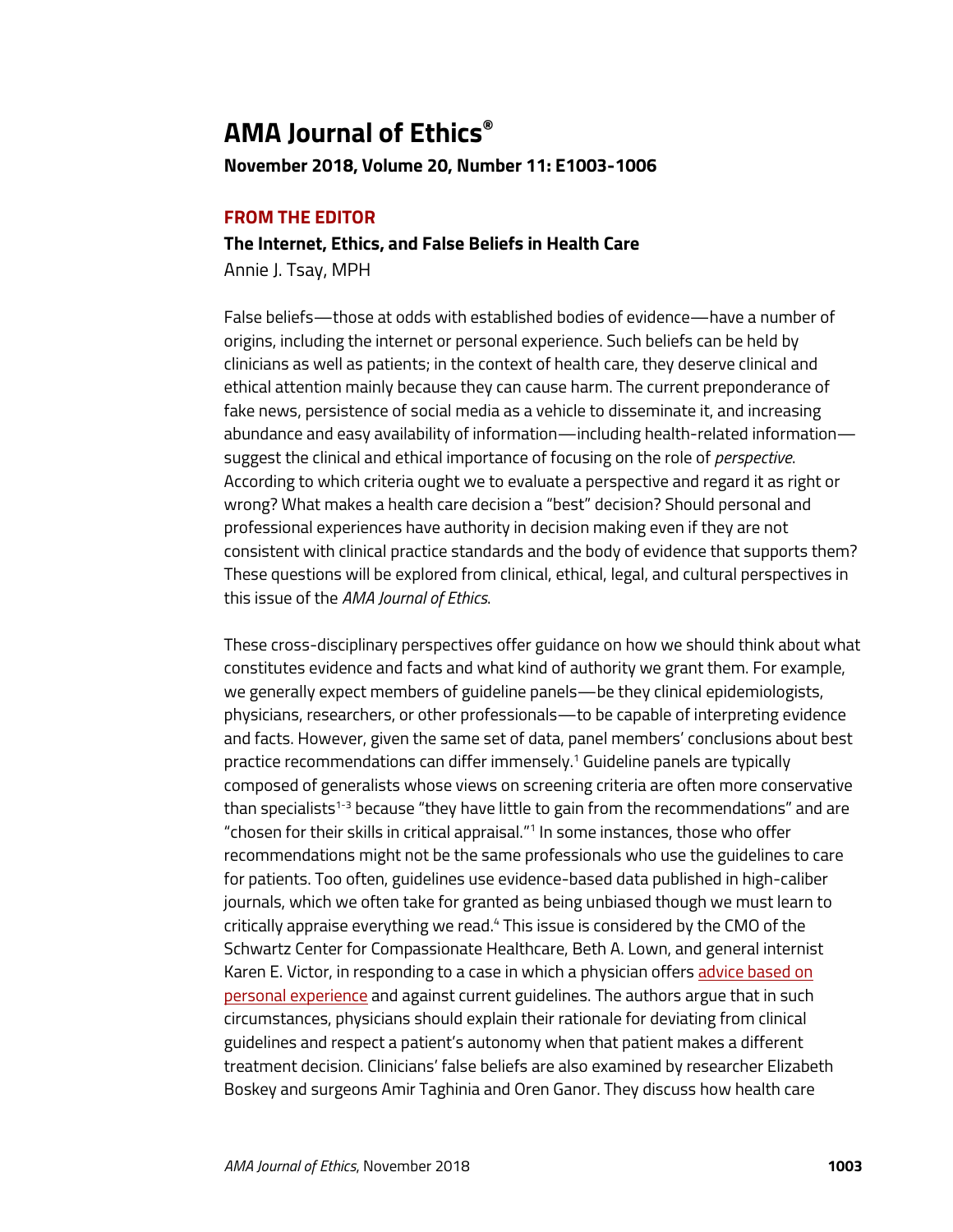professionals' concerns about [public accommodation laws](https://journalofethics.ama-assn.org/article/public-accommodation-laws-and-gender-panic-clinical-settings/2018-11) intended to protect transgender persons from discrimination can be addressed through analogizing to discriminatory behavior in other contexts.

Two other cases examine a caregiver's or patient's false beliefs. Responding to a case of a parent who has false beliefs about her child's progressing illness, pediatricians Conrad Krawiec and Benjamin Levi show how clinicians can address a [parent's false beliefs](https://journalofethics.ama-assn.org/article/how-should-clinicians-address-parents-false-belief-generated-denial-or-grief-about-how-care-well/2018-11) by understanding that parent's perspective, engaging in shared decision making, and, when necessary, reporting neglect. In a third ethical case about a patient with a [vegan diet](https://journalofethics.ama-assn.org/article/how-should-physician-counsel-vegan-patient-ibd-who-might-benefit-supplements/2018-11) who refuses to take supplements, medical student Elizabeth Southworth and bioethicist Kayhan Parsi argue that taking a food history allows clinicians to provide quality care while respecting patient autonomy, although clinicians need to be honest with patients about the lack of regulation and risks of supplements.

In addition to one-on-one communication between private parties, the internet has emerged as a means for propagating and widely disseminating false beliefs. The need to gather (accurate) information quickly has created a niche for open-access sites like Wikipedia, whose host, the Wikimedia Foundation, has as its mission to contribute to "a world in which every single human being can freely share in the sum of all knowledge."<sup>5</sup> As a student, clinician, researcher, or private citizen with a question, it is tempting and often more efficient to get an answer from sources like Wikipedia rather than using a 2 step authentication process to access a subscription resource. The emergence of readily available information coupled with an abundance of web-based false information prompts the question: Should crowdsourced sources like Wikipedia be used in medical practice and education? Cognitive psychologist Jennifer Meka and medical student Alyssa Vigliotti discuss how medical educators ca[n teach students to appropriately assess and](https://journalofethics.ama-assn.org/article/should-crowdsourced-unvetted-content-wikipedia-be-used-health-sciences-teaching-and-learning/2018-11)  [use information](https://journalofethics.ama-assn.org/article/should-crowdsourced-unvetted-content-wikipedia-be-used-health-sciences-teaching-and-learning/2018-11) from online sources. And health care ethicist Dónal P. O'Mathúna discusses ethical principles that have motivated Wikipedia's efforts to improve the quality of its content and [physicians' obligations](https://journalofethics.ama-assn.org/article/how-should-clinicians-engage-online-health-information/2018-11) to help patients evaluate online information.

With the emergence of easily accessible information on the internet, one might wonder who should regulate online information and false speech. Public health law expert Joel T. Wu and public policy expert Jennifer B. McCormick not only discuss whether healthrelated internet-based information should be regulated through constitutional law but also suggest that [regulation by government alone is insufficient.](https://journalofethics.ama-assn.org/article/why-health-professionals-should-speak-out-against-false-beliefs-internet/2018-11) Appealing to the American Medical Association (AMA) *Code of Medical Ethics*, they argue that health care professionals have ethical responsibilities to convey and help their patients obtain accurate health information. And AMA health law editor Scott J. Schweikart argues that false beliefs in medicine can be regulated by the legal doctrines o[f false speech and](https://journalofethics.ama-assn.org/article/constitutional-regulation-speech-and-false-beliefs-health-care/2018-11)  [professional speech.](https://journalofethics.ama-assn.org/article/constitutional-regulation-speech-and-false-beliefs-health-care/2018-11)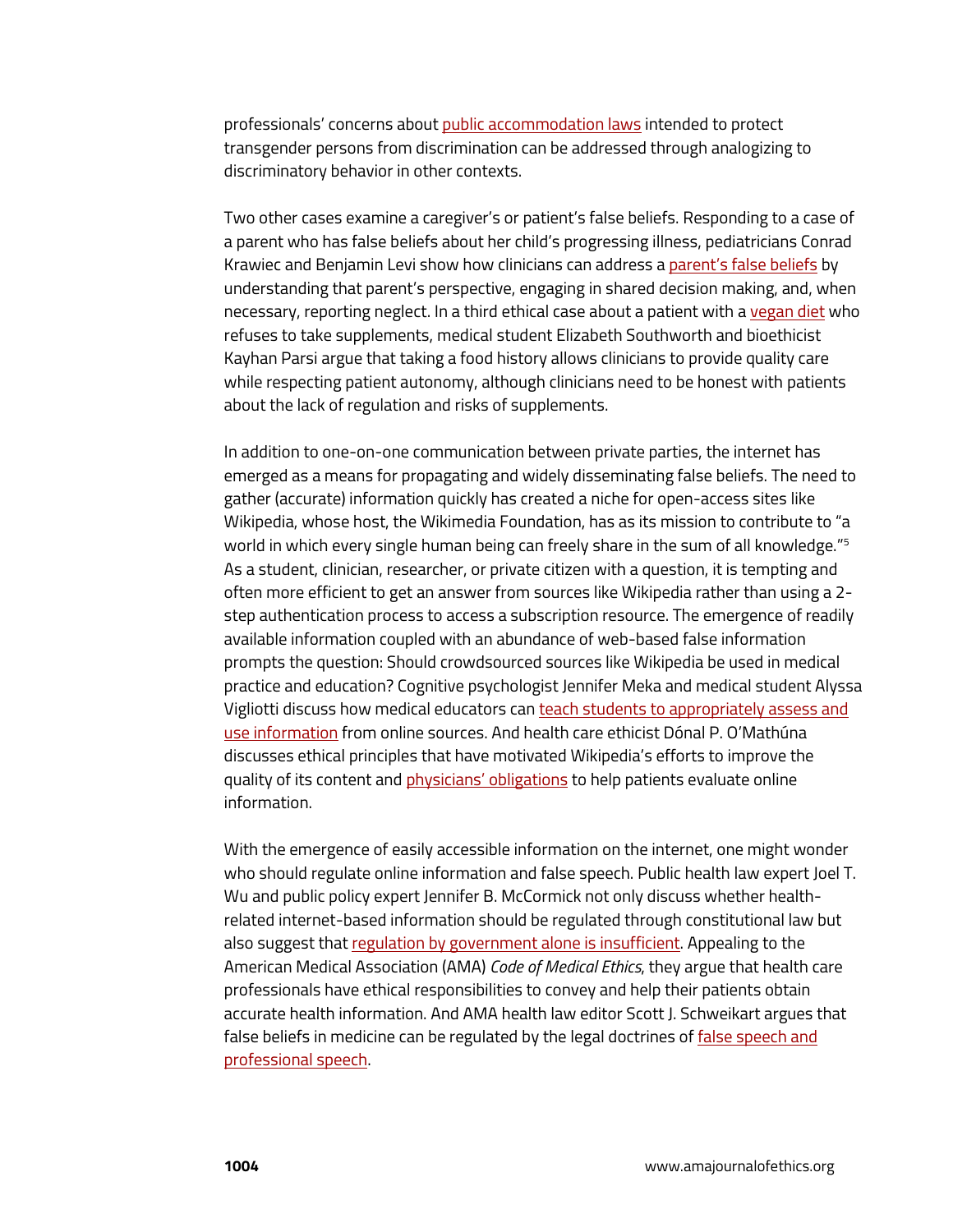Two articles discuss strategies for overcoming patients' false beliefs. While scientific articles are meant to present unbiased data, they can be difficult for the public to interpret. McCormick discusses her experience as an ethics consultant addressing false beliefs in translational science, especially [therapeutic misconception](https://journalofethics.ama-assn.org/article/how-should-research-ethicist-combat-false-beliefs-and-therapeutic-misconception-risk-biomedical/2018-11) (ie, research participants' belief that an experimental agent will personally benefit them) by repeatedly engaging participants in discussions of research risks and benefits. And resident physicians Divya Yerramilli and Alexandra Charrow collaborate with bioethicist Arthur Caplan to discuss how [celebrity cancer narratives](https://journalofethics.ama-assn.org/article/how-should-clinicians-respond-when-patients-are-influenced-celebrities-cancer-stories/2018-11) can influence patterns of care; they argue that clinicians should become familiar with these narratives and discuss with patients how they might be influencing their views and decisions.

Finally, 2 contributions highlight the role of visuals in combatting or perpetuating false beliefs. Cardiologist and photographer Joseph Gascho dispels th[e false belief that](https://journalofethics.ama-assn.org/article/when-i-take-my-white-coat/2018-11)  [physicians do not have time for personal pursuits](https://journalofethics.ama-assn.org/article/when-i-take-my-white-coat/2018-11) and self-care by juxtaposing images of physicians wearing white coats with images of physicians engaging in personal pursuits. And AMA archivist Amber Dushman presents images from the AMA Historical Health Fraud and Alternative Medicine Collection that provide insight int[o medical quackery](https://journalofethics.ama-assn.org/article/ads-and-labels-early-twentieth-century-health-fraud-promotions/2018-11) and how the AMA responded to particular instances of it.

Finally, the podcast highlights what experts in public policy, innovative physicianscientists, and scientific representatives believe are possible avenues to address the [dissemination of false beliefs in health care.](https://journalofethics.ama-assn.org/podcast/ethics-talk-dissemination-of-false-beliefs-in-health-care) McCormick and Diane E. Griffin of Johns Hopkins Bloomberg School of Public Health and Albert I. Ko of the Yale School of Public Health will share theoretical, practical, and personal perspectives to address this emerging issue.

We hope that this theme issue provides fresh perspectives on false beliefs in medicine, as technology and crowdsourced online resources that tend to enable their rapid propagation are here to stay. New challenges include ways to appropriately utilize and regulate the vast amount of data and web-based information readily available, which can interfere with patient-physician relationships. This issue highlights how clinicians and educators can address these challenges by striving to form productive alliances with patients and by motivating patients' and students' critical thinking about the information they consume to prevent false beliefs' propagation in communities.

### **References**

- 1. Woolf SH. The price of false beliefs: unrealistic expectations as a contributor to the health care crisis. *Ann Fam Med*. 2012;10(6):491-494.
- 2. Kahan JP, Park RE, Leape LL, et al. Variations by specialty in physician ratings of the appropriateness and necessity of indications for procedures. *Med Care*. 1996;34(6):512-523.
- 3. Hutchings A, Raine R. A systematic review of factors affecting the judgments